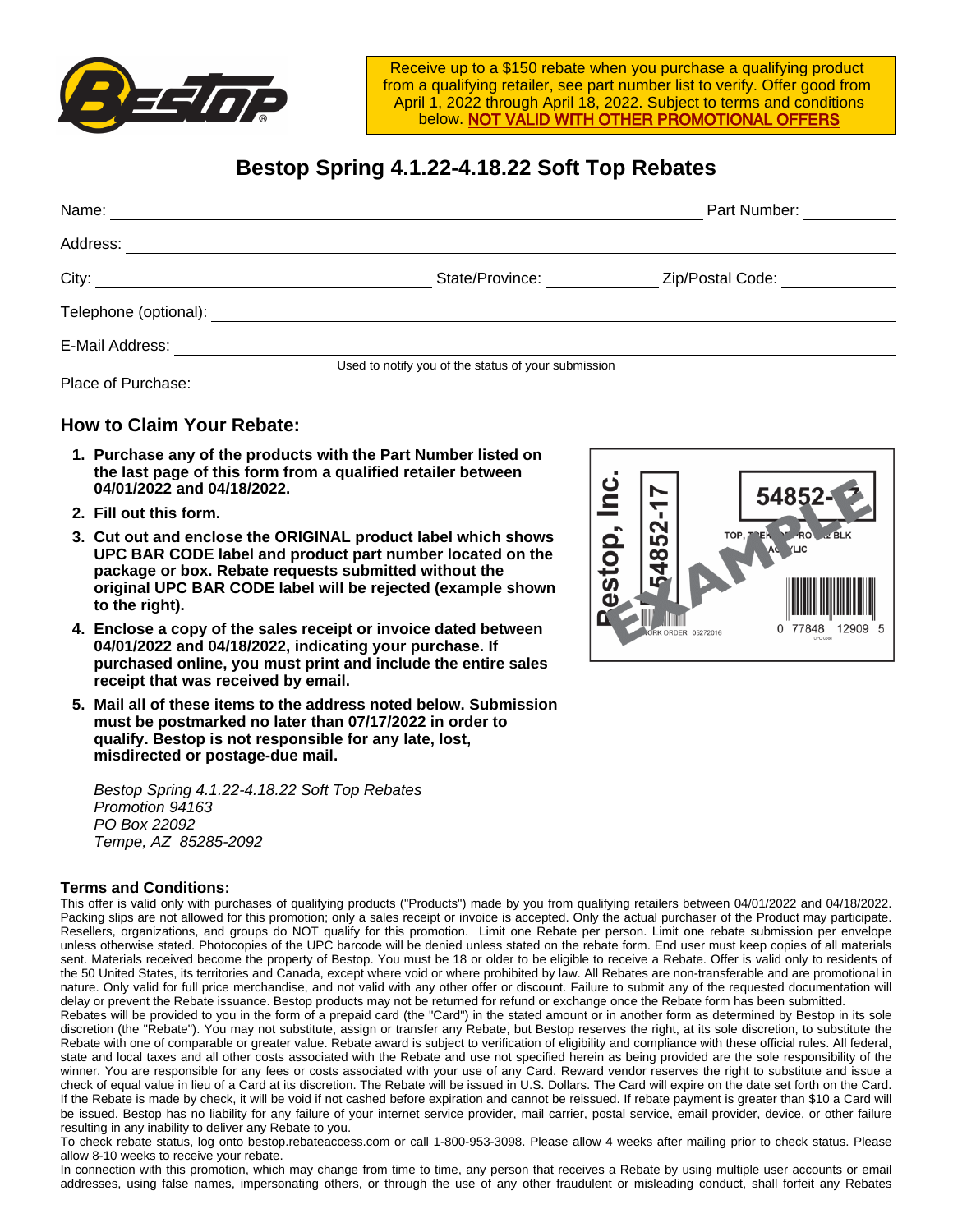obtained through such means, and may be liable for civil and/or criminal penalties under applicable law. Bestop reserves the right to void Rebates earned if we suspect that they were earned in a fraudulent manner, in a manner that violates these terms, or in a manner otherwise not intended by Bestop. You must not conduct your own promotion in connection with our Rebate program. You may not engage in any promotional, marketing, or other advertising activities on behalf of Bestop, including by using any of our trademarks.

Bestop reserves the right to interpret the rules of this promotion at its sole discretion and all decisions made by Bestop are final. All rebates are provided AS-IS and without warranties. Bestop makes no, and hereby disclaims all, warranties about the Rebates or this promotional offer. Bestop is not responsible for any incorrect or inaccurate information, whether caused by site users, tampering, hacking, or by any equipment or programming associated with or utilized in connection with the Products or the Rebate program. Bestop reserves the right, at its sole discretion, to cancel, terminate, modify or suspend the promotion including the Rebate program at any time without notice. Bestop may also modify any of the terms of the promotion and Rebate Program without prior notice, including changing expiration periods or Rebate values for existing or future Rebates.Note that these terms and conditions are effective as of April 20, 2020, and supersede any previous terms. All issues and questions concerning the construction, validity, interpretation and enforceability of these official rules, or the rights and obligations of you and Bestop in connection with the promotion, shall be governed by, and construed in accordance with, the substantive laws of the State of Colorado, USA.

Due to COVID-19 and resulting production delays, product shipment and rebate fulfillment may be significantly delayed.